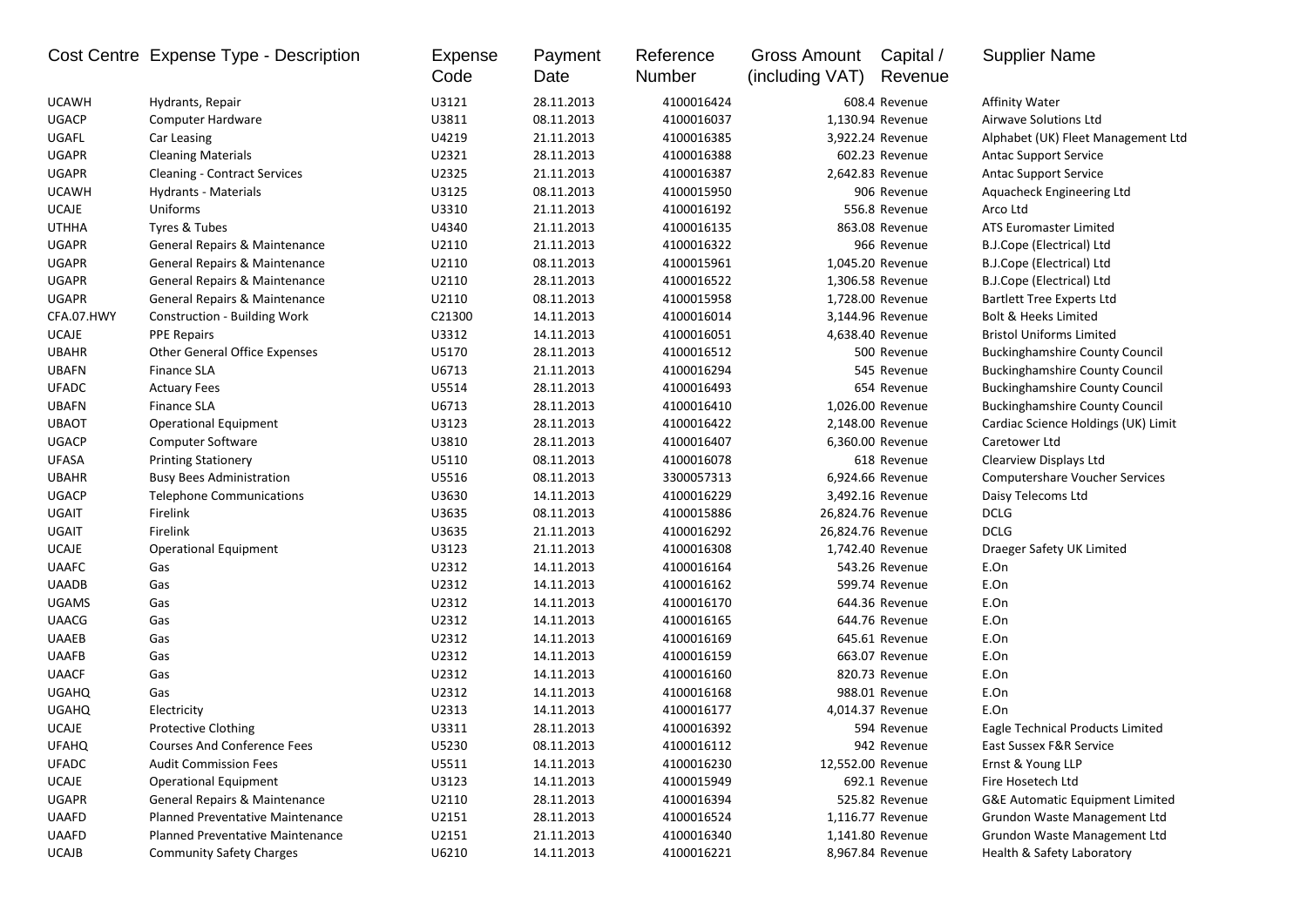|              | Cost Centre Expense Type - Description   | <b>Expense</b><br>Code | Payment<br>Date | Reference<br>Number | <b>Gross Amount</b><br>(including VAT) | Capital /<br>Revenue | <b>Supplier Name</b>                     |
|--------------|------------------------------------------|------------------------|-----------------|---------------------|----------------------------------------|----------------------|------------------------------------------|
| <b>UGACP</b> | <b>Computer Software</b>                 | U3810                  | 14.11.2013      | 4100016226          |                                        | 16,974.00 Revenue    | <b>Heart Radio</b>                       |
| CFA.07.CHE   | Construction - Building Work             | C21300                 | 14.11.2013      | 4100016215          |                                        | 53,638.10 Revenue    | Higham Flat Roofing Ltd                  |
| <b>UBAHR</b> | <b>Consultancy Fees</b>                  | U5513                  | 28.11.2013      | 4100016515          |                                        | 11,400.00 Revenue    | <b>House Warburton Business Services</b> |
| <b>UGATR</b> | Rents, wayleaves & Hire of Premises      | U2510                  | 21.11.2013      | 4100016118          |                                        | 518.4 Revenue        | HTS Management Holdings Ltd              |
| <b>UAACG</b> | Uniforms                                 | U3310                  | 28.11.2013      | 4100016506          |                                        | 523.21 Revenue       | Hunter Apparel Solutions Ltd             |
| <b>UGAPT</b> | Uniforms                                 | U3310                  | 28.11.2013      | 4100016454          |                                        | 1,142.75 Revenue     | Hunter Apparel Solutions Ltd             |
| <b>UGAPR</b> | <b>General Repairs &amp; Maintenance</b> | U2110                  | 21.11.2013      | 4100016094          |                                        | 882 Revenue          | <b>Instant Doors</b>                     |
| <b>UGAPR</b> | <b>Printing Stationery</b>               | U5110                  | 28.11.2013      | 4100016442          |                                        | 1,324.03 Revenue     | <b>ITW Envopak</b>                       |
| <b>UBAGH</b> | <b>Training Equipment</b>                | U3713                  | 14.11.2013      | 4100016042          |                                        | 715.76 Revenue       | Kidde Fire Trainers GMBH                 |
| <b>UBAGH</b> | Planned Preventative Maintenance         | U2151                  | 14.11.2013      | 4100016044          |                                        | 1,258.39 Revenue     | Kidde Fire Trainers GMBH                 |
| <b>UBAGH</b> | <b>Training Equipment</b>                | U3713                  | 14.11.2013      | 4100016043          |                                        | 1,600.12 Revenue     | Kidde Fire Trainers GMBH                 |
| <b>UBAGH</b> | Training                                 | U1732                  | 14.11.2013      | 4100016041          |                                        | 4,188.42 Revenue     | Kidde Fire Trainers GMBH                 |
| CFA.10.SAL   | Purchase of Equipment                    | C15000                 | 28.11.2013      | 4100016495          |                                        | 9,030.96 Revenue     | Kidde Safety Europe Ltd                  |
| <b>UGAIT</b> | <b>Telephone Communications</b>          | U3630                  | 14.11.2013      | 4100015890          |                                        | 2,904.00 Revenue     | Koris Ltd                                |
| UGAFL        | <b>Contracted Maintenance</b>            | U4382                  | 14.11.2013      | 4100016189          |                                        | 5,370.48 Revenue     | Lex Autolease Ltd                        |
| <b>UBAOT</b> | <b>Water Awareness Training</b>          | U1729                  | 08.11.2013      | 4100016091          |                                        | 6,015.20 Revenue     | Longridge                                |
| <b>UBAAC</b> | <b>Course Catering Costs</b>             | U3270                  | 08.11.2013      | 4100016080          |                                        | 532.56 Revenue       | <b>Macintyre Catering</b>                |
| <b>UBAOT</b> | <b>Course Catering Costs</b>             | U3270                  | 21.11.2013      | 4100016304          |                                        | 571.5 Revenue        | <b>Macintyre Catering</b>                |
| <b>UCAJE</b> | <b>Operational Equipment</b>             | U3123                  | 08.11.2013      | 4100015847          |                                        | 724.06 Revenue       | Medichem Int (Marketing) Ltd             |
| CFA.09.FIT   | Purchase of Computer Hardware            | C18000                 | 21.11.2013      | 4100016291          |                                        | 4,058.35 Revenue     | Misco                                    |
| <b>UGACP</b> | Consultancy fees                         | U3750                  | 14.11.2013      | 4100016117          |                                        | 582 Revenue          | Mott Macdonald                           |
| CFA.09.FIT   | Purchase of Computer Hardware            | C18000                 | 14.11.2013      | 4100016228          |                                        | 1,872.00 Revenue     | <b>Multitone Electronics Plc</b>         |
| <b>UGACP</b> | <b>Computer Software</b>                 | U3810                  | 28.11.2013      | 4100016301          |                                        | 5,904.00 Revenue     | <b>Multitone Electronics Plc</b>         |
| <b>UFASA</b> | Staff Travel on Public Transport         | U5211                  | 08.11.2013      | 4100016157          |                                        | 576 Revenue          | Nationwide Hire UK                       |
| <b>UCAJE</b> | <b>Operational Equipment</b>             | U3123                  | 08.11.2013      | 4100015940          |                                        | 815.59 Revenue       | Nightsearcher Ltd                        |
| <b>UAACB</b> | Planned Preventative Maintenance         | U2151                  | 28.11.2013      | 4100016514          |                                        | 3,793.20 Revenue     | Oak Park Alarms Security Serv Ltd        |
| <b>UCAJB</b> | <b>Printing Stationery</b>               | U5110                  | 14.11.2013      | 4100016083          |                                        | 1,787.00 Revenue     | Olivers Design 2 Print                   |
| <b>UGACP</b> | Wide area network                        | U3612                  | 08.11.2013      | 4100016033          |                                        | 1,326.62 Revenue     | Opal (Talk Talk Business)                |
| <b>UGACP</b> | Wide area network                        | U3612                  | 08.11.2013      | 4100016034          |                                        | 1,326.62 Revenue     | Opal (Talk Talk Business)                |
| UGAFF        | Diesel Oil - Gas Oil                     | U4320                  | 14.11.2013      | 4100016251          |                                        | 1,969.43 Revenue     | Pace Fuelcare Ltd                        |
| <b>UGAFF</b> | Diesel Oil - Gas Oil                     | U4320                  | 21.11.2013      | 4100016246          |                                        | 2,019.24 Revenue     | Pace Fuelcare Ltd                        |
| <b>UGAFF</b> | Diesel Oil - Gas Oil                     | U4320                  | 21.11.2013      | 4100016253          |                                        | 2,684.24 Revenue     | Pace Fuelcare Ltd                        |
| UGAFF        | Diesel Oil - Gas Oil                     | U4320                  | 21.11.2013      | 4100016247          |                                        | 2,692.32 Revenue     | Pace Fuelcare Ltd                        |
| <b>UGAFF</b> | Diesel Oil - Gas Oil                     | U4320                  | 21.11.2013      | 4100016250          |                                        | 2,692.32 Revenue     | Pace Fuelcare Ltd                        |
| <b>UGAFF</b> | Diesel Oil - Gas Oil                     | U4320                  | 21.11.2013      | 4100016252          |                                        | 2,692.32 Revenue     | Pace Fuelcare Ltd                        |
| <b>UGAFF</b> | Diesel Oil - Gas Oil                     | U4320                  | 21.11.2013      | 4100016248          |                                        | 2,701.74 Revenue     | Pace Fuelcare Ltd                        |
| UGAFF        | Diesel Oil - Gas Oil                     | U4320                  | 21.11.2013      | 4100016275          |                                        | 4,038.48 Revenue     | Pace Fuelcare Ltd                        |
| UGAFF        | Diesel Oil - Gas Oil                     | U4320                  | 21.11.2013      | 4100016277          |                                        | 4,038.48 Revenue     | Pace Fuelcare Ltd                        |
| UGAFF        | Diesel Oil - Gas Oil                     | U4320                  | 21.11.2013      | 4100016276          |                                        | 8,076.96 Revenue     | Pace Fuelcare Ltd                        |
| <b>UBAHR</b> | <b>Recruitment Expenses</b>              | U1718                  | 08.11.2013      | 4100015844          |                                        | 600 Revenue          | Pavilion Publishing (Brighton) Ltd       |
| <b>UBAHR</b> | <b>Employment Agency Payments</b>        | U3770                  | 08.11.2013      | 4100016146          |                                        | 865.8 Revenue        | Reed Specialist Recruitment Limited      |
| <b>UGAPR</b> | General Repairs & Maintenance            | U2110                  | 21.11.2013      | 4100016349          |                                        | 5,994.00 Revenue     | <b>Richard Cross General Builder</b>     |
| <b>UGAHQ</b> | <b>General Postage</b>                   | U5130                  | 21.11.2013      | 4100016339          |                                        | 664.3 Revenue        | Royal Mail Group Ltd                     |